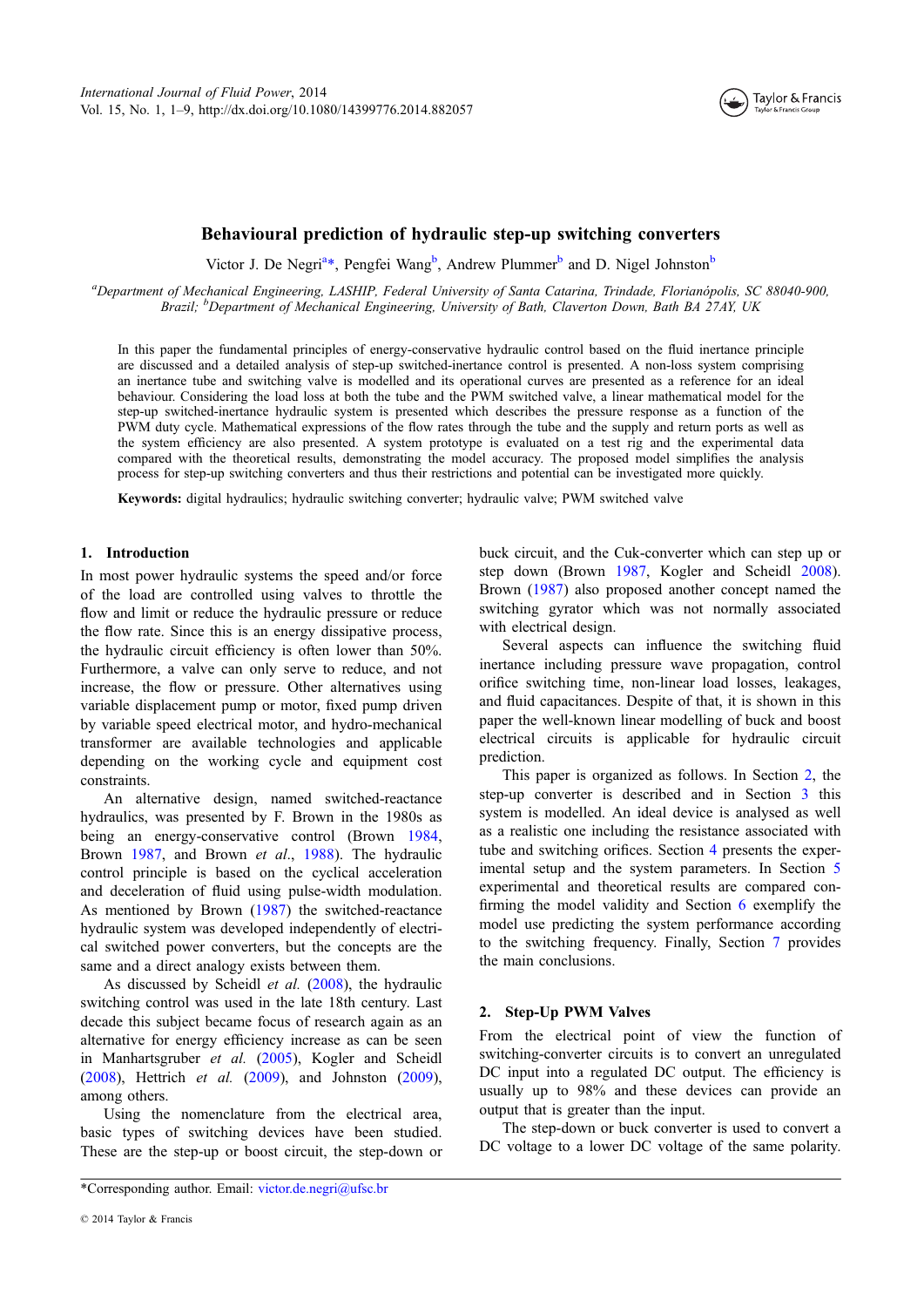<span id="page-1-0"></span>

Figure 1. Step-up circuit: (a) Hydraulic circuit; (b) Electrical circuit; (c) PWM signal.



Figure 2. Step-up fundamental hydraulic circuit: a) Ideal system; b) System with resistances.

In the step-up or boost regulator the output voltage is higher than the input voltage. In an electric-hydraulic analogy, an equivalent hydraulic system will be working as a pressure control valve. A constant supply pressure is presupposed to be available. On the other hand, in the switching gyrator proposed by Brown [\(1987](#page-8-0)) the output current is proportional to the input voltage, and



Figure 3. Inertance tube response for a square wave (ideal system): (a) General response; (b) Response for  $\lambda = 0.5$ .



Figure 4. Inertance tube response for a square wave (system with resistance): (a) General response; (b) Response for  $\lambda = 0.5$ .



Figure 5. Test rig at the Centre for Power Transmission and Motion Control.

vice-versa. Therefore, the corresponding hydraulic system operates as a flow control valve.

The fundamental circuit of step-up switching converter and its electrical counterpart are shown in Figure 1. In this system, the directional valve is driven by a pulse-width modulated (PWM) signal such that it switches cyclically and rapidly, modulating the time in which each flow path remains active. The other major element is the hydraulic tube which ideally has only inertance effect  $(L)$ , but hydraulic resistance  $(R)$  and capacitance (C) effects are also present in practical systems, as represented in this Figure 1.

When the flow path P–T is active the internal pressure  $(p_{Sin})$  is reduced and the fluid is accelerated through the tube. As the valve is switched to the other position (P–A and T blocked), the fluid momentum in the tube causes the internal pressure to increase and, consequently, the load pressure  $(p_L)$  to increase. In the next time period the load port will be blocked again while the fluid is accelerated. Under a theoretical point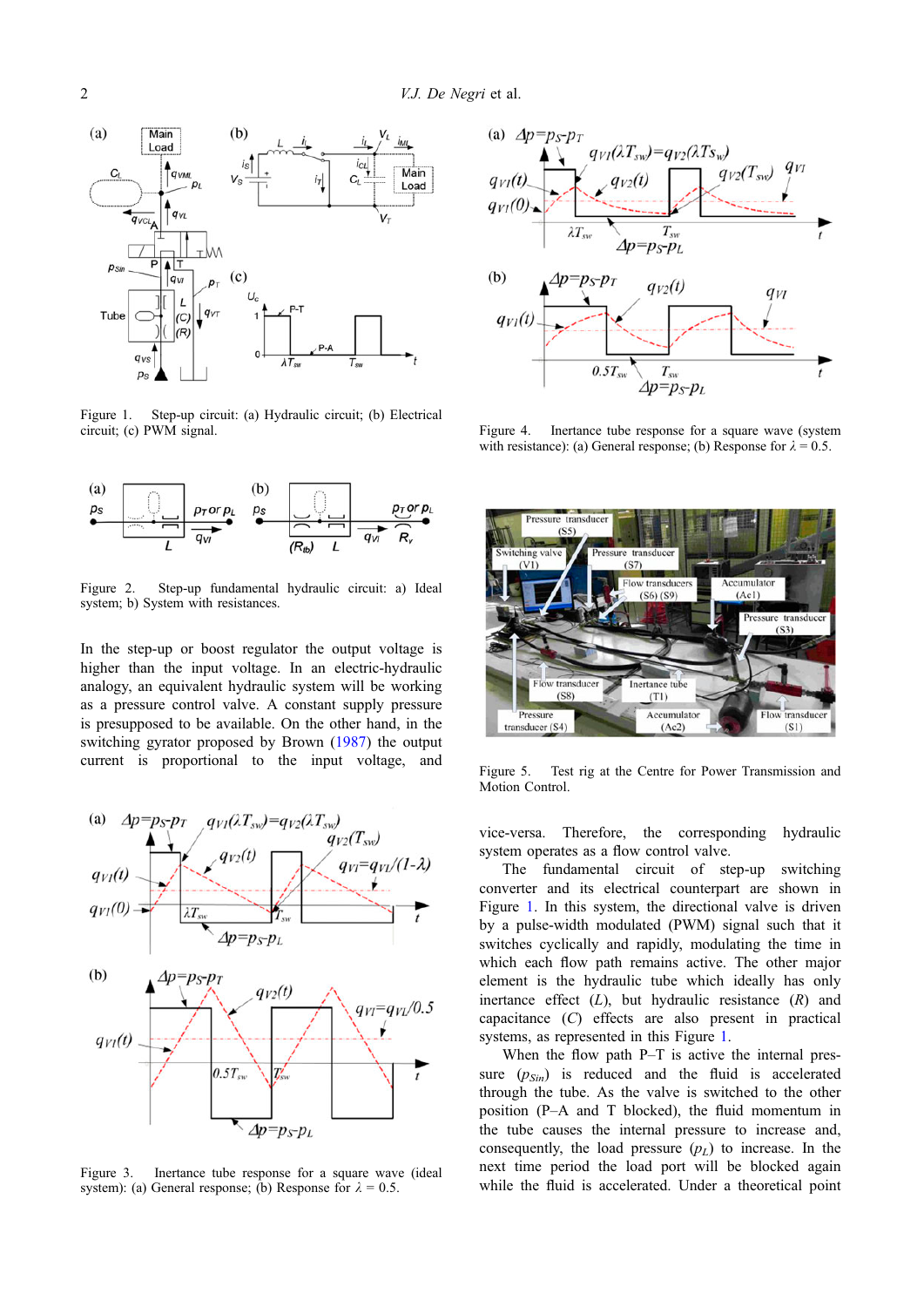<span id="page-2-0"></span>of view, with a duty cycle  $(\lambda)$  of 100% (P–T and A blocked) the load pressure tends to infinity and with a duty cycle of  $0\%$  (P–A and T blocked)  $p_L$  and  $p_{Sin}$ are equal to  $p<sub>S</sub>$ . Therefore, ideally the load pressure  $(p<sub>I</sub>)$  can be modulated from the supply pressure value to infinity achieving twice the supply pressure for  $\lambda = 50\%$ .

The basic assumption for the operation of this system is that there is a capacitance  $(C_L)$  associated with the load circuit such that it absorbs the flow variation produced by the switching process and the load pressure remains constant for a specific duty cycle value. Therefore, a system comprised of the inertance and capacitance, whose natural frequency is given by Equation (1), must filter the switching frequency.

$$
\omega_n = \frac{1}{\sqrt{LC_L}}\tag{1}
$$

A good design rule is to choose a load capacitance value such that the natural frequency is less than a tenth of the switching frequency (Brown, [1987\)](#page-8-0).

Since the step-up circuit is a pressure regulator it must deliver an average flow rate equal to the flow rate consumed by the main load. Consequently, the average load pressure will remain constant and theoretically proportional to the duty cycle.

#### 3. Step-Up PWM valve modelling

#### 3.1. Ideal Valve Model

Considering the step-up circuit presented in Figure [1](#page-1-0) and assuming that the load capacitance is high enough for the load pressure to be considered constant, the switching circuit can be analysed separately from the loading circuit. Therefore, one can perform the behavioural analysis based on the fundamental circuit shown in Figure [2](#page-1-0)(a), where the pressure difference  $(\Delta p)$  through the inertance tube is considered as the input and the inertance tube flow rate  $(q<sub>VI</sub>)$  as the output.

In the step-up circuit the pressure at tube upstream end is constant and equal to  $p<sub>S</sub>$  while the pressure at the downstream end is being switched between the return pressure  $(p_T)$  and the load pressure  $(p_L)$ .

The ideal inertance tube behaviour can be expressed by

$$
\Delta p = L \frac{dq_{VI}}{dt} \tag{2}
$$

where  $\Delta p = p_S - p_T$  for  $0 \le t \le \lambda T_{sw}$ ,  $\Delta p = p_S - p_L$  for  $\lambda T \le t \le T$   $\lambda \in \Re$  in [0, 1] defines the duty cycle and  $\lambda T_{sw} \le t \le T_{sw}$ ,  $\lambda \in \Re$  in [0, 1] defines the duty cycle, and  $T_{sw}$  is the PWM signal period.

Therefore, the inertance tube corresponds to an integrator such that the flow rate behaviour for successive pressure steps is as shown in Figure [3.](#page-1-0) The tube flow rate can be expressed by

$$
q_{V1}(t) = q_{V1}(0) + \frac{p_S - p_T}{L}t \quad \text{for } 0 \le t \le \lambda T_{sw} \quad (3)
$$

and

$$
q_{V2}(t) = q_{V2}(\lambda T_{sw}) + \frac{p_S - p_L}{L}(t - \lambda T_{sw})
$$
  
for  $\lambda T_{sw} \le t \le T_{sw}$  (4)

Substituting  $t = \lambda T_{sw}$  in Equation (3) and  $t = T_{sw}$  in Equation (4), the tube flow amplitude can be written as

$$
\Delta q_{VI} = \frac{p_S - p_T}{L} \lambda T_{sw} = -\frac{p_S - p_L}{L} (1 - \lambda) T_{sw} \tag{5}
$$

Consequently,

$$
p_L = \frac{p_S - p_T \lambda}{1 - \lambda}
$$
 (6)  
Observing Figure 1 and 3(a), one concludes that the

average load flow rate  $(q_{VI})$  can be calculated by integration of Equation (4) through the interval  $\lambda T_{sw} \le t \le T_{sw}$ and dividing by  $T_{sw}$ . Consequently, being  $q_{V1}(0) = q_{V2}$  $(T_{sw}),$ 

$$
q_{V1}(t) = \frac{q_{VL}}{1-\lambda} + \frac{g}{L} \frac{1}{2} T_{sw}(1-\lambda) + \frac{f}{L} t \quad \text{for } 0 \le t \le \lambda T_{sw}
$$
\n
$$
\tag{7}
$$

and

$$
q_{V2}(t) = \frac{q_{VL}}{1 - \lambda} - \frac{g}{L} \frac{1}{2} T_{sw} (1 - \lambda) + \frac{g}{L} (t - \lambda T_{sw})
$$
  
for  $\lambda T_{sw} \le t \le T_{sw}$  (8)

where  $f = p_S - p_T$  and  $g = p_S - p_L$ , the average supply flow rate  $(q_{VS})$  is equal to the average flow rate through the inertance tube  $(q_V)$  and can be obtained by integration of the sum of equations Equations (7) and (8) through the entire interval and dividing by  $T_{sw}$ , resulting in

$$
q_{VS} = q_{VI} = \frac{q_{VL}}{1 - \lambda} \tag{9}
$$

The average return flow rate  $(q_{VT})$  can be obtained by integration of Equation (7) through the interval  $0 \le t \le \lambda T$  and diving by  $T_{sw}$ , resulting in

$$
q_{VT} = \frac{q_{V\perp}\lambda}{1 - \lambda}
$$
 (10)  
The step-up efficiency can be determined through the

following equation where the use of Equations (6), (9) and (10) equations provides an efficiency of 100% as expected for an ideal system.

$$
\eta = \frac{p_L q_{V\!L}}{p_S q_{V\!S} - p_T q_{V\!T}}\tag{11}
$$

#### 3.2. Model Including Linear Resistance

In this section the influence of the valve and tube resistances is included, as shown in Figure [2\(](#page-1-0)b). As previously stated, in the step-up circuit there are two different valve flow paths that are switched alternately, consequently connecting the tube downstream end to the load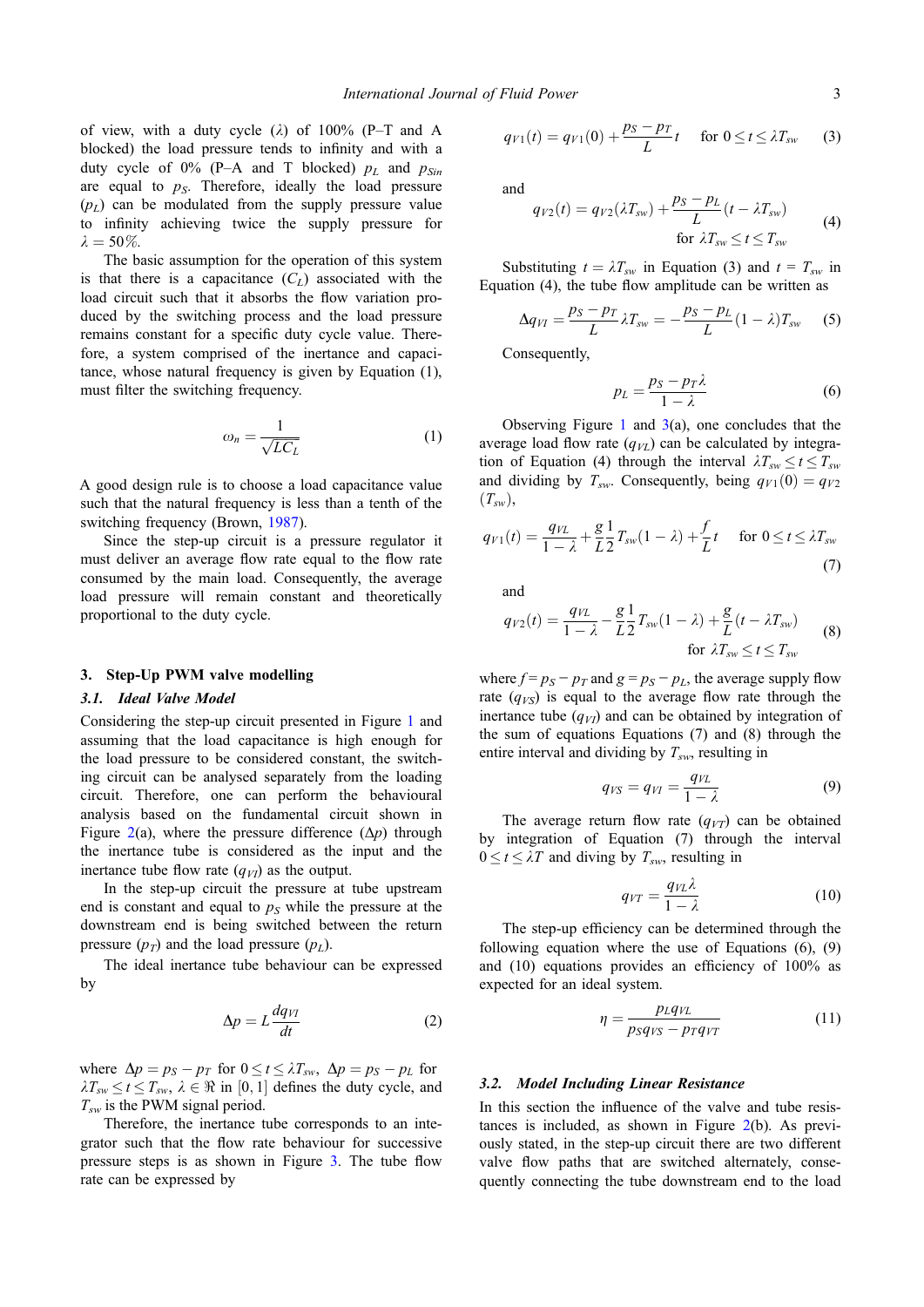<span id="page-3-0"></span>or the reservoir. Assuming that both flow paths have the same resistance and adding the tube resistance, the circuit model can be described by

$$
\frac{L}{R}\frac{dq_{VI}}{dt} + q_{VI} = \frac{1}{R}\Delta p\tag{12}
$$

where  $\Delta p = p_S - p_T$  for  $0 \le t \le \lambda T_{sw}$ ,  $\Delta p = p_S - p_L$ <br>for  $\lambda T \le t \le T$  and  $R = R + R$ . for  $\lambda T_{sw} \le t \le T_{sw}$ , and  $R = R_v + R_{tb}$ .

Aiming to achieve the time response of this system for a square wave input the approach presented by Millman & Taub (1965) for electric circuits is used. Therefore, since the steady-state output corresponds to the steady-state gain multiplied by the step magnitude, the flow rate through the hydraulic step-up circuit can be expressed by

$$
q_{V1}(t) = \frac{1}{R}f + (q_{V1}(0) - \frac{1}{R}f)e^{-t/\tau}
$$
  
for  $0 \le t \le \lambda T_{sw}$  (13)

and

$$
q_{V2}(t) = \frac{1}{R}g + \left(q_{V2}(\lambda T_{sw}) - \frac{1}{R}g\right)e^{-(t-\lambda T_{sw})/\tau}
$$
  
for  $\lambda T_{sw} \le t \le T_{sw}$  (14)

where  $f = p_S - p_T$ ,  $g = p_S - p_L$ , and  $\tau = L/R$ .

Figure [4\(](#page-1-0)a) shows the graphic representation for these functions as well as identifies their specific values at instants zero,  $\lambda T_{sw}$ , and  $T_{sw}$ . As demonstrated in Millman and Taub (1965), the average output value  $(q_V)$ is equal to the average input value (multiplied by the steady-state gain) for an entire period. Figure [4\(](#page-1-0)b) presents a specific condition where the duty cycle is equal to 50%.

Combining Equation (13) for  $t = \lambda T_{sw}$  and Equation (14) for  $t = T_{sw}$  one can obtain the maximum flow rate through the inertance tube  $(q_{VImax})$ , that is,

$$
q_{V1}(\lambda T_{sw}) = \frac{1}{1 - e^{-T_{sw}/\tau}} \left\{ \frac{1}{R} f(1 - e^{-\lambda T_{sw}/\tau}) + \frac{1}{R} g(e^{-\lambda T_{sw}/\tau} - e^{-T_{sw}/\tau}) \right\}
$$
  
and  $q_{V2}(\lambda T_{sw}) = q_{V1}(\lambda T_{sw})$  (15)

and the minimum flow rate through the inertance tube  $(q_{VInin})$ , that is,

$$
q_{V2}(T_{sw}) = \frac{1}{1 - e^{T_{sw}}} \left\{ \frac{1}{R} g \left( 1 - e^{-(1 - \lambda) T_{sw}/\tau} \right) + \frac{1}{R} f \left( e^{-(1 - \lambda) T_{sw}/\tau} - e^{-T_{sw}/\tau} \right) \right\}
$$
\nand 
$$
q_{V1}(0) = q_{V2}(T_{sw})
$$
\n(16)

The amplitude of the flow rate wave can be calculated by subtracting Equation (16) from Equation (15) such that

$$
\Delta q_{VI} = \frac{(1 - e^{-(1 - \lambda)T_{sw}/\tau} - e^{-\lambda T_{sw}/\tau} + e^{-T_{sw}/\tau})}{(1 - e^{-T_{sw}/\tau})} \frac{1}{R} (f - g)
$$
\n(17)

The average load flow rate  $(q_{VL})$  corresponds to the integral of Equation (14) through the interval  $\lambda T_{sw} \le t \le T_{sw}$  divided by  $T_{sw}$ . The result using Equation  $(15)$  is

$$
q_{VL} = \frac{1}{(1 - e^{-T_{sw}/\tau})RT_{sw}} (gy + fx)
$$
 (18)

where

$$
x = \tau (1 - e^{-(1 - \lambda) T_{sw}/\tau}) (1 - e^{-\lambda T_{sw}/\tau}) \tag{19}
$$

and

$$
y = (T_{sw}(1 - \lambda) + \tau(e^{-(1 - \lambda)T_{sw}/\tau} - 1))(1 - e^{-T_{sw}/\tau}) + \tau(1 - e^{-(1 - \lambda)T_{sw}/\tau})^2 e^{-\lambda T_{sw}/\tau}
$$
\n(20)

The average supply flow rate  $(q_{VS})$  is equal to the average flow rate through the inertance tube  $(q_{VI})$  and can be obtained by integration of the sum of equations Equation (13) and (14) through the entire interval and dividing by  $T_{sw}$ , resulting in

$$
q_{VS} = q_{VI} = \frac{1}{(1 - e^{-T_{sw}/\tau})RT_{sw}} (g(x + y) + f(x + z))
$$
\n(21)

where

$$
z = (\lambda T_{sw} + \tau (e^{-\lambda T_{sw}/\tau} - 1)) (1 - e^{-T_{sw}/\tau}) + \tau (1 - e^{-\lambda T_{sw}/\tau})^2 e^{-(1 - \lambda) T_{sw}/\tau}
$$
(22)

The average return flow rate  $(q_{VT})$  is obtained by integration of Equation (13) through the interval  $0 \le t \le \lambda T_{sw}$  and dividing by  $T_{sw}$ , resulting in

$$
q_{VT} = \frac{1}{(1 - e^{-T_{sw}/\tau})RT_{sw}} (gx + fz)
$$
 (23)

Substituting  $f = p_S - p_T$  and  $g = p_S - p_L$  in Equation (18), the load pressure can be written as a function of the supply pressure, return pressure, average load flow rate, duty cycle, and switching period as

$$
p_L = \frac{p_S(x+y) - p_T x - q_{V L} (1 - e^{-T_{sw}/\tau}) R T_{sw}}{y}
$$
 (24)

The step-up valve efficiency is determined by Equation (11), presented above.

The equations presented above are used straightfor-wardly in Sections [5](#page-4-0) and [6](#page-5-0) to calculate the average values of flow rates and load pressure as function of both load flow rate and duty cycle. These theoretical results are validated by comparison with experimental results as shown in Section [5.](#page-4-0)

#### 4. Experimental Setup

Figure [5](#page-1-0) shows the test rig where the hydraulic circuit shown in Figure [7](#page-4-0) was implemented. A directional proportional valve (Parker D1FPE50MA9NB01) driven by a PWM signal was used to accomplish the function of the directional valve shown in Figure [1](#page-1-0)(a). Table [1](#page-4-0) presents the valve parameters where the equivalent resistance of the valve corresponds to the average of the linear coefficients obtained from the experimental curves shown in Figure [6.](#page-4-0)

The inertance tube has an internal diameter  $(d_t)$  of 7.1 mm and a length  $(l_t)$  of 1.7 m. The hydraulic fluid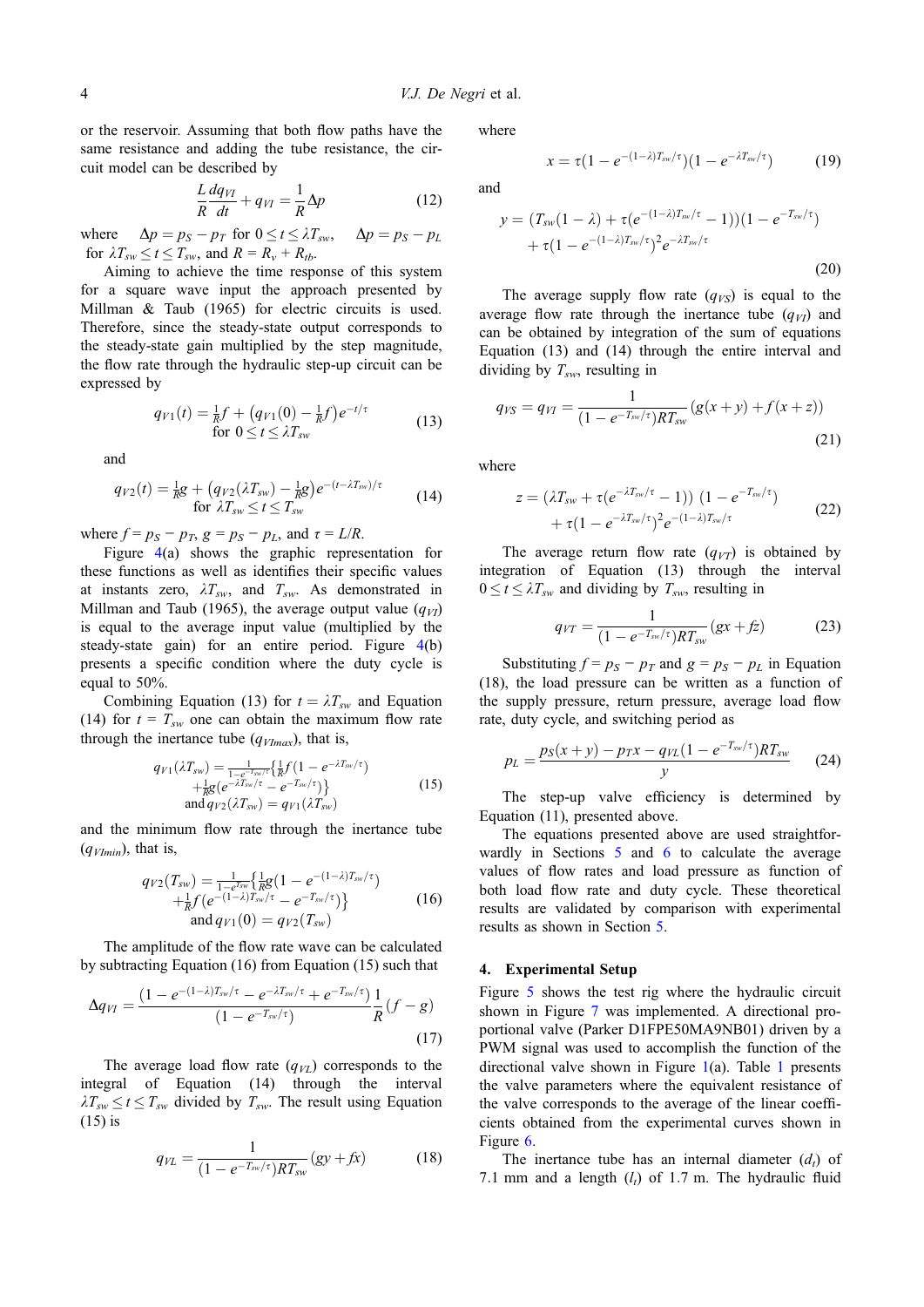| I<br>۰.<br>×<br>۰. |  |
|--------------------|--|

| Nominal flow rate              |                                                                                                 |
|--------------------------------|-------------------------------------------------------------------------------------------------|
| $(q_{V_n})$                    | $0.67 L/s (40L/min) @ \Delta p_p = 3.5 MPa$                                                     |
| Equivalent                     |                                                                                                 |
| resistance $(R_e)$             |                                                                                                 |
|                                | 3.88e9 Pa.s/m <sup>3</sup> @ $U_c = \pm U_{cn}^{-1}$<br>3.5ms @ $U_c = 0 \rightarrow 100\%^{2}$ |
| Settling time $(ts)$           | $6.25 \text{ms} @ U_c = -100 \rightarrow +100\%^1$                                              |
|                                | $120 \text{Hz} @ 90^{\circ} (U_c = \pm 90\%)$                                                   |
| Natural frequency $(\omega_n)$ |                                                                                                 |

<span id="page-4-0"></span>Table 1. Proportional valve data.

1 Experimental data.

<sup>2</sup>Catalogue data.



Figure 6. Characteristic curves for the proportional valve.

has a density ( $\rho$ ) of 870 kg/m<sup>3</sup> and is assumed to have an effective bulk modulus  $(\beta_e)$  of 1.6e9 Pa.

Considering that

$$
L_t = \frac{4\rho l_t}{\pi d_t^2} \tag{25}
$$

the tube inertance is  $3.75e7 \text{ kg/m}^4$ .

The tube hydraulic resistance  $(R_t)$  was estimated by linear approximation based on experimental data and the value obtained was  $1.67e9$  Pa.s/m<sup>3</sup> and thus the total resistance  $(R)$  (valve and tube) is 5.55e9 Pa.s/m<sup>3</sup>.

### 5. Theoretical and Experimental Results

## 5.1. Introduction

The step-up valve behaviour in steady-state is discussed in this Section using the model with linear resistance presented in Section [3.3](#page-2-0) and experimental results. The valve settling time presented in Table 1 limited the minimum switching period of the PWM signal. Therefore, switching periods of 62.5 ms  $(f_{sw} = 16 \text{ Hz})$ and 125 ms  $(f_{sw} = 8 \text{ Hz})$  were adopted such that the spool achieved the total displacement even under limiting conditions of 10% and 90% duty cycles.

The experiments were carried out for different duty cycles while the average load flow rate remained constant, adjusted by valve V2 (Figure 7). The average supply pressure  $(p<sub>S</sub>)$  was 2.4 MPa.

As an example, Figure [8](#page-5-0) presents the experimental time response for a load flow rate of 0.2 L/s, 16 Hz switching frequency, and 25% duty cycle ( $\lambda = 0.25$ ) which is observable through the proportional valve spool position voltage  $(U_s)$ . The supply and load pressures vary around their steady-state values although the spikes are reduced using accumulators. The turbine flow meters did not capture the effective dynamic behaviour; however the average value is recorded.

Similar experimental results were obtained for a switching frequency of 8 Hz. Based on these results the average values were calculated from the last 16 cycles when the system was in steady-state. The return pressure was a consequence of the return line load loss and thus average values related to each load flow rate were calculated based on experiments for all duty cycles (Table [2](#page-5-0)).

The average values for the experimental results were compared with the theoretical results as presented in next section.

#### 5.2. Case 1: Switching Period of 62.5 ms

Considering the system parameters presented in Section 4 and the operational conditions described above the stepup valve analysis was carried out for a switching frequency  $(f_{sw})$  of 16 Hz  $(T_{sw}= 62.5 \text{ ms})$ . Figure [9](#page-5-0) presents the load pressure versus duty cycle for different load



Figure 7. Test hydraulic circuit diagram.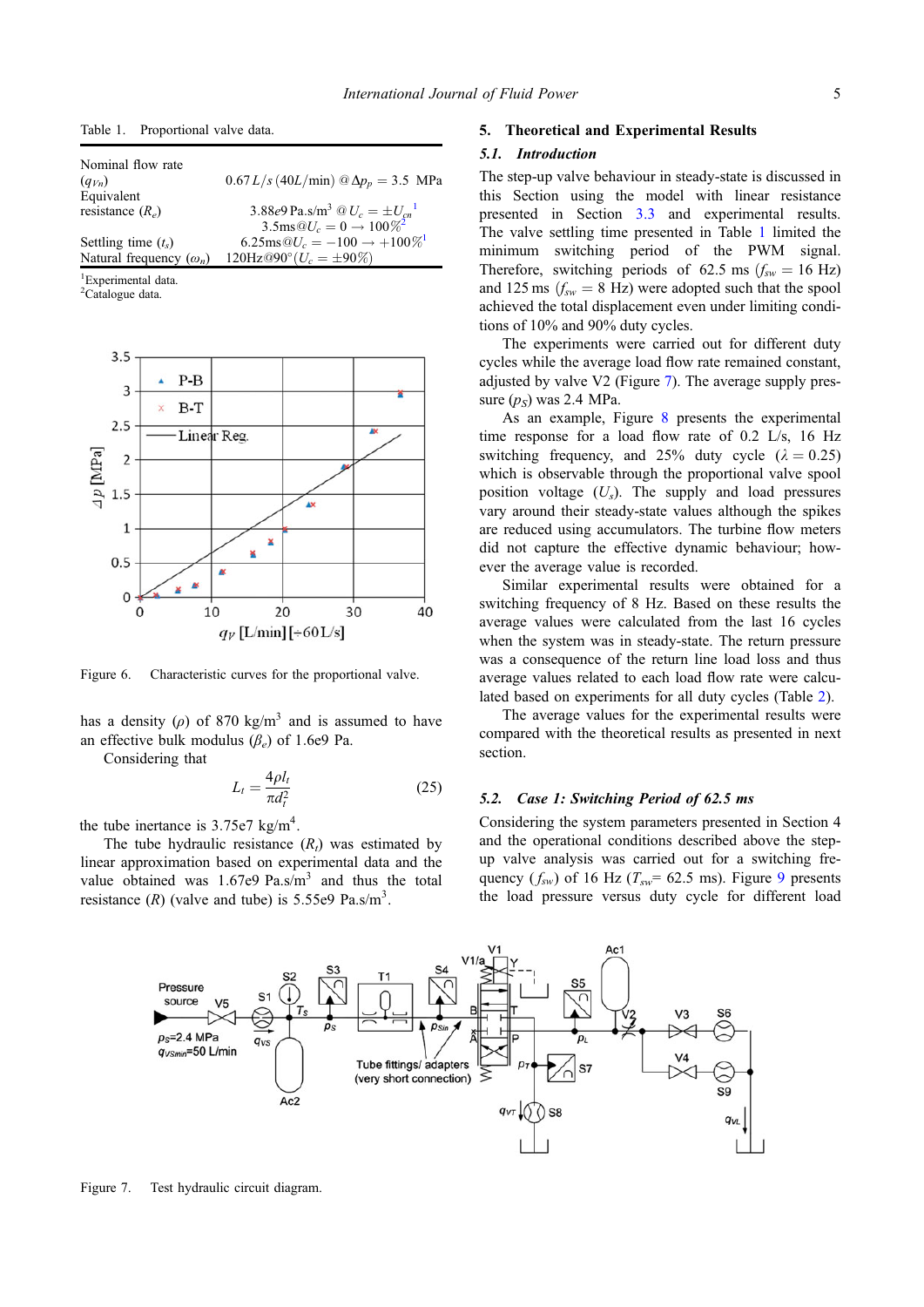<span id="page-5-0"></span>

Figure 8. Experimental time response for  $f_{sw}$ = 16 Hz,  $q_{V\overline{L}}$  = 0.2 L/s (12 L/min), and  $\lambda$  = 0.25: (a) Pressure curves; (b) Flow curves.

flow rates. As one can see the summing of the tube and valve load losses has a great influence on the system performance and thus the expected pressure booster effect (ideal model) is not reached as the load flow rate increases. In this figure, and also in those which follow, the lines correspond to theoretical results according to the equations presented previously. The points relate to average experimental values.

Figures [10](#page-6-0) and [11](#page-6-0) present the average supply flow rate and the average return flow rate, respectively, where the experimental points confirm the model prediction. However, one can observe in Figure 9 that the effective operational range of the step-up valve is limited for load pressure values greater than zero. Therefore, only a range of the flow theoretical values is reached under real conditions and these limits are defined by the duty cycle values at  $p_L = 0$  Pa.

The system efficiency calculated according to Equation (11) is shown in Figure [12](#page-6-0) The difference between the experimental values and the theoretical prediction is intensified as a consequence of the small errors observed in the load pressure and supply and return flow rates.

Table 2. Average return pressures.

|                |                        | Average return pressure |  |  |  |
|----------------|------------------------|-------------------------|--|--|--|
| Load flow rate | For $T_{sw} = 62.5$ ms | For $T_{sw} = 125$ ms   |  |  |  |
| 0 L/s          | $0.33$ MPa             | $0.20$ MPa              |  |  |  |
| 0.1L/s         | $0.37$ MPa             | $0.35$ MPa              |  |  |  |
| $0.2$ L/s      | $0.35$ MPa             | 0.36 MPa                |  |  |  |
| $0.3$ L/s      | $0.28$ MPa             | 0.36 MPa                |  |  |  |

#### 5.3. Case 2: Switching Period of 125 ms

Experiments and calculations were carried out under the same conditions described in the previous section but using a switching frequency  $(f_{sw})$  of 8 Hz  $(T_{sw}= 125 \text{ ms})$ . As observed in Figure [13](#page-6-0), the model gives a good prediction of the valve performance despite the valve load loss being described by a linear coefficient  $(R_e)$ . Equivalent results to figures [11](#page-6-0) to [13](#page-6-0) were also obtained operating at 8 Hz.

## 6. Performance of step-up Converters

As presented on previous sections, the model including linear resistance gives a very good description of the average response of a hydraulic step-up switching converter. Therefore, it is expected that this model can be used to predict the valve performance under both different operational conditions and with different values for parameters such as inertance, resistance, switching frequency, and supply pressure. So the model can be used to help design a system which has maximum efficiency.

As an example, the influence of the switching frequency is analysed in Figures [14](#page-6-0) and [15](#page-7-0) In this case the same inertance and supply pressure as used in the previous section are being considered however the return pressure is assumed to be zero. The valve load loss is neglected such that the total resistance corresponds to



Figure 9. Load pressure versus duty cycle for 16 Hz.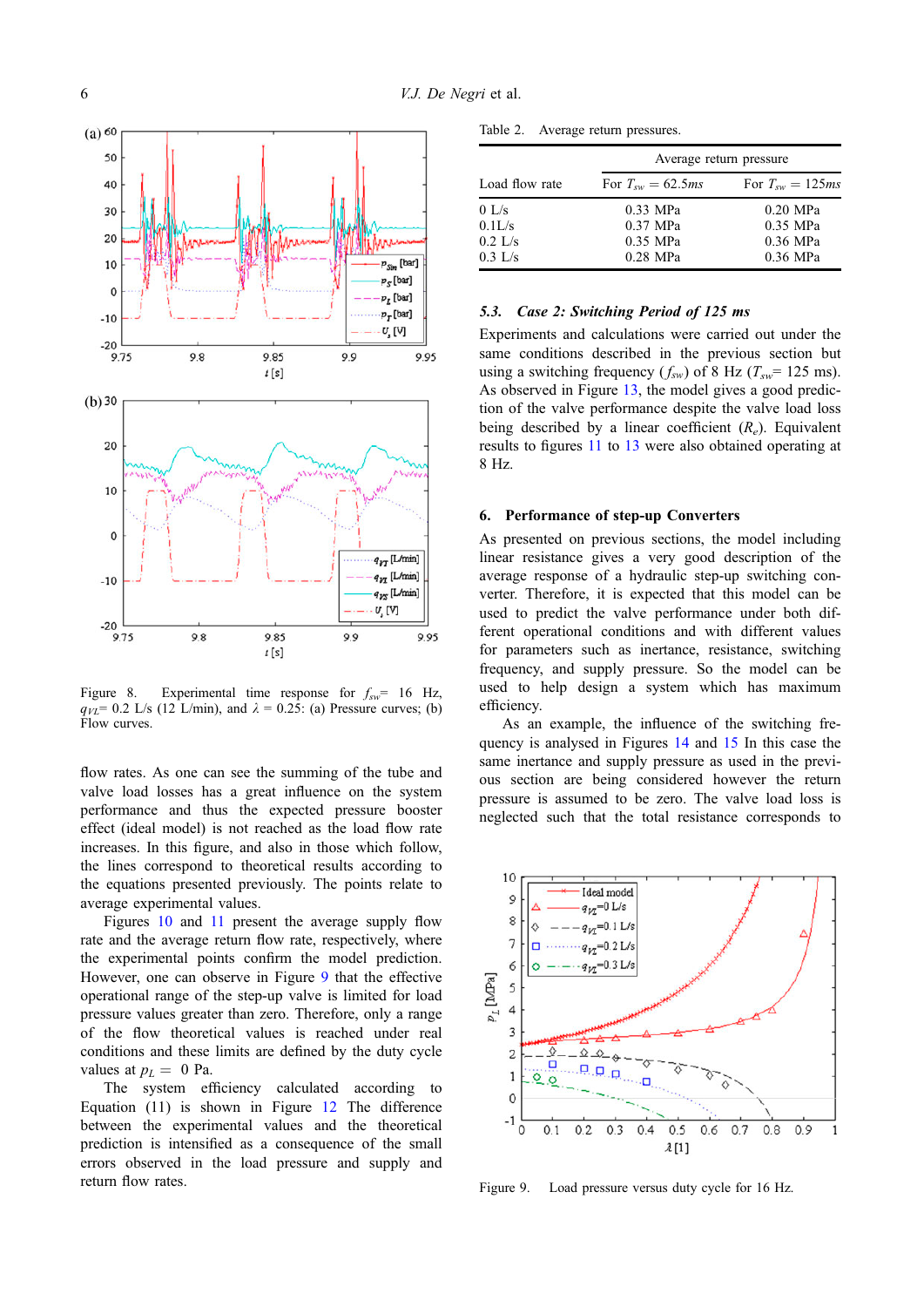<span id="page-6-0"></span>

Figure 10. Supply flow rate versus duty cycle for 16 Hz. Figure 13. Load pressure versus duty cycle for 8 Hz.



Figure 11. Return flow rate versus duty cycle for 16 Hz.



Figure 12. Efficiency versus duty cycle for 16 Hz.





Figure 14. Predicted influence of the switching frequency on the load pressure.

the tube resistance presented before. As can be observed, the efficiency increases as the switching frequency increases but small influence is observed for frequencies higher than 100 Hz. Therefore, for this system a fast switching valve with 1 ms of settling time will be enough to carry out duty cycles between 10% and 90%. New valve designs as presented by Murrenhoff [\(2003](#page-8-0)), Winkler et al. [\(2008](#page-8-0)), Uusitalo et al. [\(2010](#page-8-0)), and Winkler et al. [\(2010](#page-8-0)) are potential solutions to reach this requirement.

It is important to observe that for  $f_{sw}= 100$  Hz and  $q_{VZ}$ = 0.1 L/s (6 L/min) the efficiency is higher than 75% for duty cycle lower than 0.7, controlling the pressure up to approximately 6 MPa (2.5 times greater than the supply pressure). Based on this example, it can be seen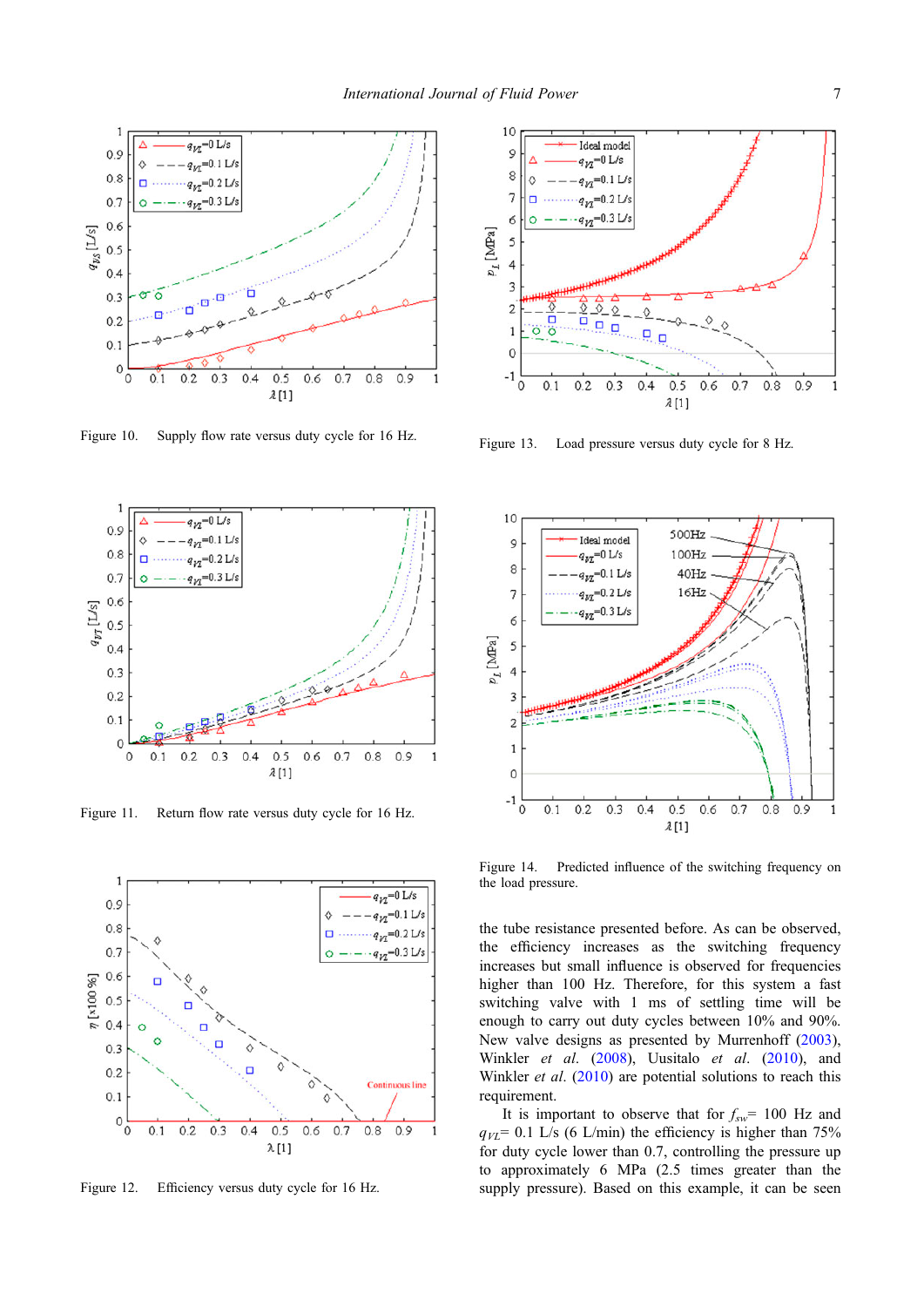<span id="page-7-0"></span>

Figure 15. Predicted influence of the switching frequency on the valve efficiency.

that the definition of the maximum flow rate for a specific step-up converter and the consequent tube and switching device sizing is imperative for achieving an efficient device.

The responses at 16 Hz shown in Figures<sup>14</sup> and 15 can be compared with Figures [9](#page-5-0) and [12](#page-6-0) respectively, where the significant influence of the load loss can be observed closely. Switching valves as reported in Winkler *et al.* [\(2010](#page-8-0)) are potential solutions for achieving reduced load loss. Furthermore, the tube load loss can be reduced by increasing the tube length and diameter or working with lower viscosity fluids as, for example, on water hydraulic systems.

## 7. Conclusions

Two detailed models for step-up PWM valves which are of interest for the analysis and design of new systems using the switched inertance principle were presented. Firstly, an ideal valve was studied as a reference for the analysis of real valves. Using the model including linear resistance the theoretical and experimental results presented show that it is possible to predict the average value of the controlled pressure and the flow rates in several parts of the system.

The modelling also gives the minimal and maximum values of flow rate through the inertance tube and thus an effective idea of the valve operation can be achieved including a prediction of reverse flow rates.

Therefore, despite both flow-pressure non-linearity and limited time response of the switching valve as well as the pressure wave propagation in the inertance tube, the presented linear model describes the global behaviour of step-up switching converters very well.

The time responses presented are complex. Several dynamic phenomena occur, such as fluid compressibility

in the internal chambers and wave propagation through the tube. Determining the system performance and the effectiveness of designs based only on this kind of information is difficult. In this context, the model presented in this paper can be used for the preliminary design of switching converters and a time or frequency analysis can be used for system optimization.

According to the presented equations, the step-up converter performance depends on the PWM signal period, resistance, inertance, as well as the average load flow rate. Therefore, using this model it is possible find the ideal parameter combination for maximum efficiency.

The same modelling approach was applied by the authors for step-down converters and validated on a test rig. As in the case of step-up converters, the results are very promising and the model represents a very good approach for the analysis and design of inertance switching valves.

## Nomenclature

| $\,C$                           | Hydraulic capacitance     | $\left[\text{m}^3/\text{Pa}\right]$    |
|---------------------------------|---------------------------|----------------------------------------|
| $C_L$                           | Load capacitance          | $\left[\text{m}^3/\text{Pa}\right]$    |
| $f_{sw}$                        | Switching frequency       | [Hz]                                   |
| $\overline{f}$ , $\overline{g}$ | Auxiliary variables       | [Pa]                                   |
| L                               | Tube inertance            | $\left[\mathrm{kg/m}^4\right]$         |
| $\overline{R}$                  | Hydraulic resistance      | [Pa.s/m <sup>3</sup> ]                 |
| $p_{Ain}$                       | Internal working pressure | [Pa]                                   |
| $p_L$                           | Load pressure             | [Pa]                                   |
| $p_S$                           | Supply pressure           | [Pa]                                   |
| $p_{Sin}$                       | Internal supply pressure  | [Pa]                                   |
| $p_T$                           | Return pressure           | [Pa]                                   |
| $q_{VI}$                        | Tube flow rate            | $\left[\mathrm{m}^3/\mathrm{s}\right]$ |
| $q_{VImax}$                     | Maximum tube flow rate    | $\left[\text{m}^3/\text{s}\right]$     |
| $q_{V lmin}$                    | Minimum tube flow rate    | $\left[\mathrm{m}^3/\mathrm{s}\right]$ |
| $q_{VL}$                        | Load flow rate            | $\left[\text{m}^3/\text{s}\right]$     |
| $q_{Vn}$                        | Nominal flow rate         | $\left[\mathrm{m}^3/\mathrm{s}\right]$ |
| $q_{VML}$                       | Main load flow rate       | $\left[\mathrm{m}^3/\mathrm{s}\right]$ |
| $q_{VS}$                        | Supply flow rate          | $\left[\mathrm{m}^3/\mathrm{s}\right]$ |
| $q_{VT}$                        | Return flow rate          | $\left[\text{m}^3/\text{s}\right]$     |
| R                               | Hydraulic resistance      | [Pa.s/m <sup>3</sup> ]                 |
| Re                              | Equivalent resistance     | $[Pa.s/m^3]$                           |
| $T_{sw}$                        | Switching period          | [s]                                    |
| $\boldsymbol{t}$                | Time                      | [s]                                    |
| $t_{\rm s}$                     | Settling time             | [s]                                    |
| $U_c$                           | Command signal            | $[1]$                                  |
| $U_{\rm s}$                     | Spool position voltage    | [V]                                    |
| x, y, z                         | Auxiliary variables       | [s]                                    |
| Δp                              | Pressure difference       | [Pa]                                   |
| $\varDelta q_{VI}$              | Tube flow amplitude       | $\left[\text{m}^3/\text{s}\right]$     |
| λ                               | Duty cycle                | $\lceil 1 \rceil$                      |
| $\eta$                          | Efficiency                | $\lceil 1 \rceil$                      |
| $\omega_n$                      | Natural frequency         | $\lceil \text{rad/s} \rceil$           |
| τ                               | Time constant             | [s]                                    |

### Funding

This work was supported by the Engineering and Physical Sciences Research Council (EPSRC-UK) [grant number EP/ H024190] and the Coordenação de Aperfeiçoamento de Pessoal de Nível Superior (CAPES-Brazil) [grant number BEX 3659/ 09-7].